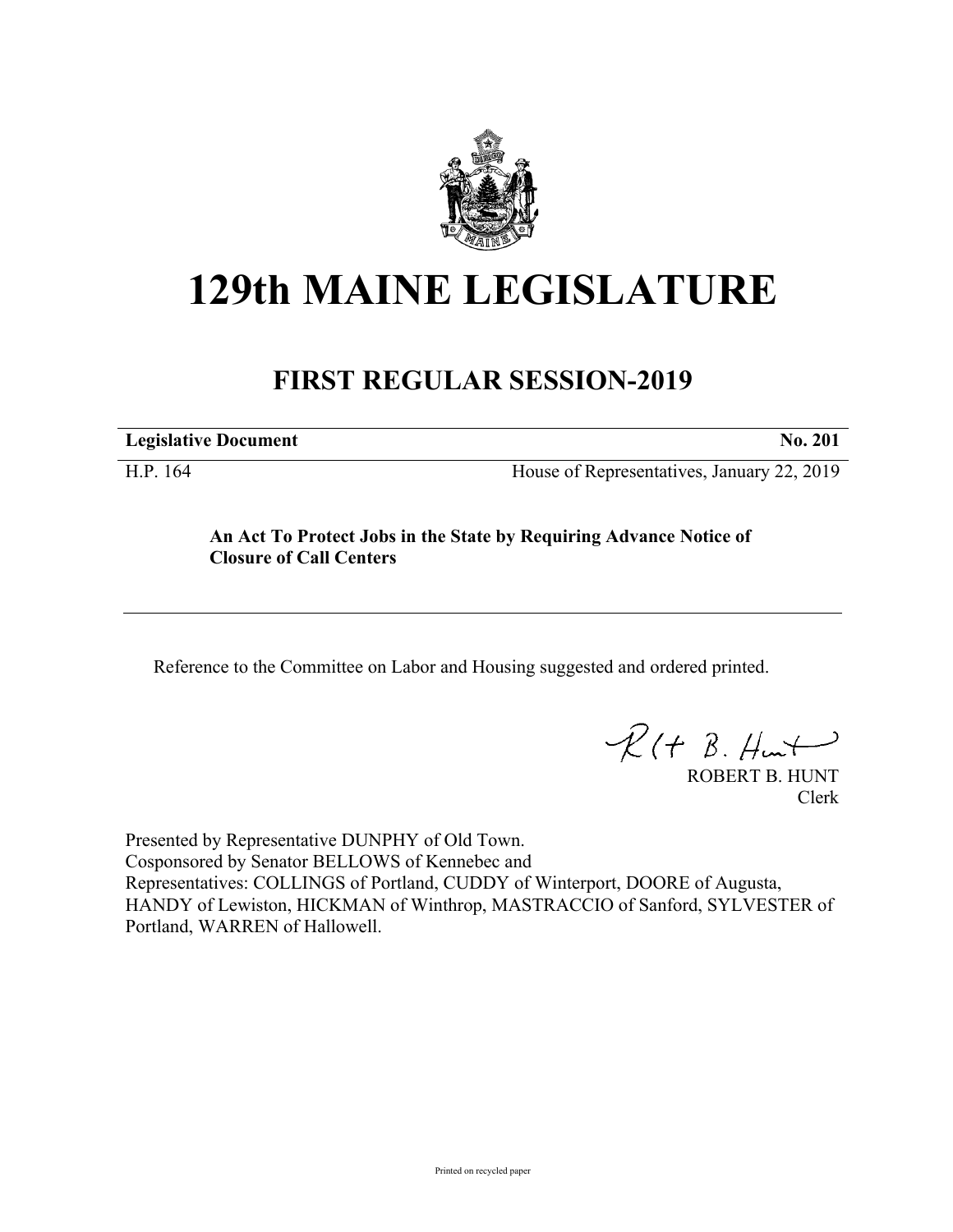| 1                    | Be it enacted by the People of the State of Maine as follows:                                                                                                                                                                                                                                                                                                   |
|----------------------|-----------------------------------------------------------------------------------------------------------------------------------------------------------------------------------------------------------------------------------------------------------------------------------------------------------------------------------------------------------------|
| 2                    | Sec. 1. 26 MRSA c. 43 is enacted to read:                                                                                                                                                                                                                                                                                                                       |
| 3                    | <b>CHAPTER 43</b>                                                                                                                                                                                                                                                                                                                                               |
| 4                    | <b>CALL CENTER RETENTION</b>                                                                                                                                                                                                                                                                                                                                    |
| 5                    | §3501. Definitions                                                                                                                                                                                                                                                                                                                                              |
| 6<br>7               | As used in this chapter, unless the context otherwise indicates, the following terms<br>have the following meanings.                                                                                                                                                                                                                                            |
| 8                    | 1. Agency. "Agency" means an executive branch agency of the State.                                                                                                                                                                                                                                                                                              |
| 9<br>10              | 2. Call center. "Call center" means a business enterprise that employs, for the<br>purpose of customer service or back office operations:                                                                                                                                                                                                                       |
| 11                   | A. Fifty or more employees, excluding part-time employees; or                                                                                                                                                                                                                                                                                                   |
| 12<br>13             | B. Fifty or more employees who in the aggregate work at least 1,500 hours per week,<br>excluding overtime hours.                                                                                                                                                                                                                                                |
| 14                   | 3. Commissioner. "Commissioner" means the Commissioner of Labor.                                                                                                                                                                                                                                                                                                |
| 15<br>16             | 4. Employer. "Employer" means a person, partnership, firm, association or<br>corporation, public or private, that operates a call center.                                                                                                                                                                                                                       |
| 17<br>18<br>19<br>20 | 5. Part-time employee. "Part-time employee" means an employee who works an<br>average of less than 20 hours per week or who has been employed for less than 6 months<br>during the 12 months preceding the date on which notice is required pursuant to section<br>3502, subsection 1.                                                                          |
| 21                   | §3502. Notice requirement; list of employers                                                                                                                                                                                                                                                                                                                    |
| 22<br>23<br>24<br>25 | <b>1.</b> Notice requirement. An employer who intends to relocate a call center, or one or<br>more facilities or operating units within a call center handling at least 30% of the call<br>center's total call volume for the previous 12 months, from the State to a foreign country<br>shall notify the commissioner at least 120 days before the relocation. |
| 26<br>27<br>28<br>29 | <b>2.</b> List. The commissioner shall compile a semiannual list of all employers that<br>relocate a call center or one or more facilities or operating units within a call center as<br>described in subsection 1. The commissioner shall distribute the list to all agencies under<br>the jurisdiction of the commissioner.                                   |
| 30<br>31<br>32<br>33 | 3. Penalty. An employer who fails to notify the commissioner of the relocation of a<br>call center at least 120 days before the relocation may be assessed a fine of \$10,000 for<br>each day the employer fails to notify the commissioner, except that the commissioner<br>may reduce the amount for just cause shown.                                        |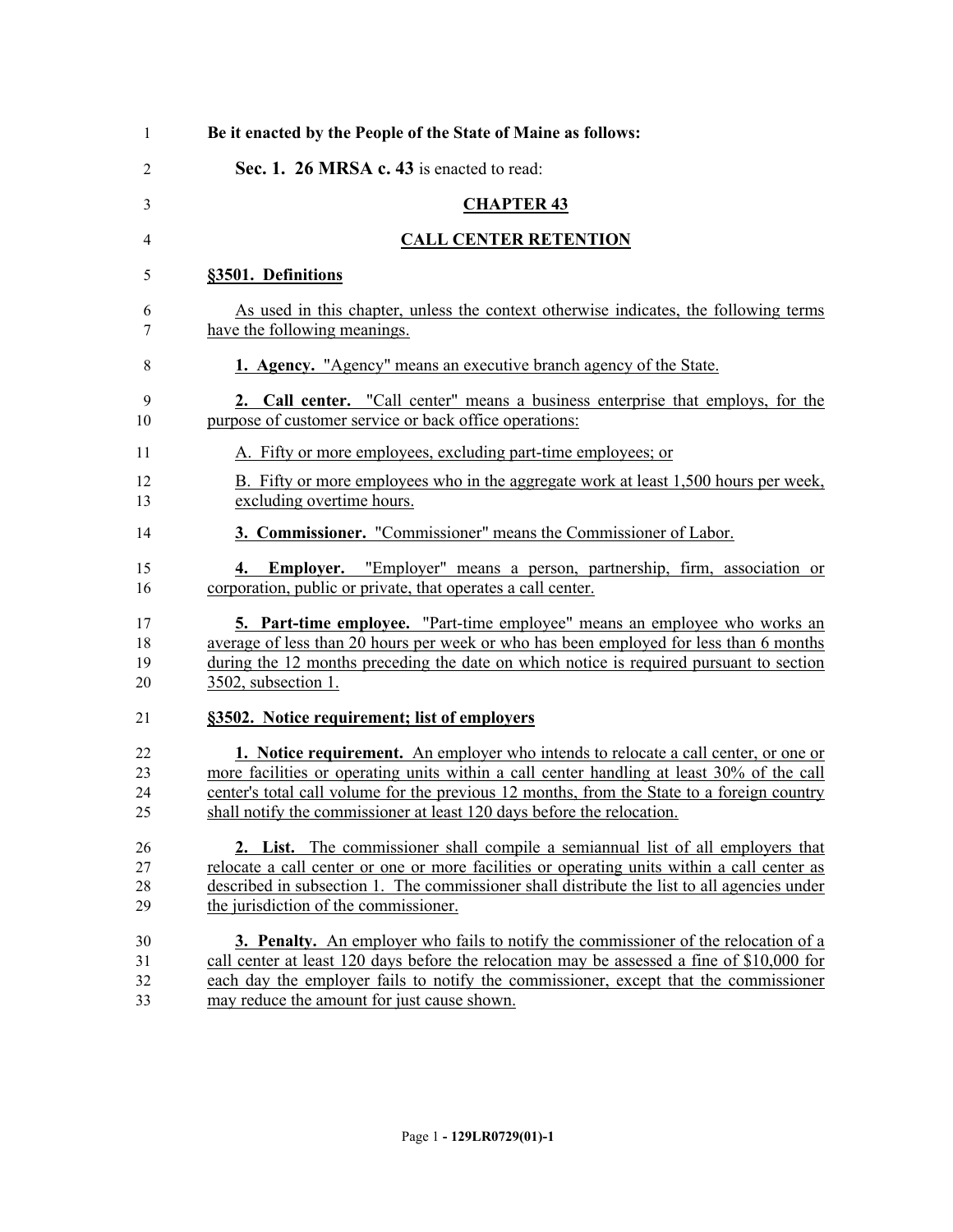## **§3503. Grants; guaranteed loans; tax benefits**

 **1. Ineligibility.** Except as provided in subsection 3, and notwithstanding any other provision of law, an employer who appears on the list described in section 3502, subsection 2 is ineligible for any direct or indirect state grant, state guaranteed loan or tax benefit for 5 years after the date the list is compiled.

 **2. Remit remaining amount.** Notwithstanding any other provision of law, an employer who appears on the list described in section 3502, subsection 2 shall remit to the commissioner the unamortized value of any state grant, state guaranteed loan or tax benefit the employer previously received.

 **3. Exceptions.** The commissioner, in consultation with the appropriate agency, may waive the eligibility restriction under subsection 1 if the employer applying for a loan, grant or tax benefit demonstrates that a lack of a state grant, state guaranteed loan or tax benefit would result in substantial job loss in the State or harm the environment.

### **§3504. In-state procurement**

 An agency head shall ensure that all call center work contracted for by the agency is performed by contractors or their agents or subcontractors that are located entirely within 17 the State.

#### **§3505. State benefits for workers**

 This chapter may not be construed to permit withholding or denial of payments, compensation or benefits under any other state law, including state unemployment compensation, disability payments or worker retraining or readjustment funds, from or to employees employed by employers that relocate to a foreign country. Nothing in this chapter alters any of the responsibilities of call centers pursuant to section 625-B.

 **Sec. 2. Contract with State.** An employer who on the effective date of this Act is under contract with the State to perform call center work and performs that work outside the State has 2 years to comply with the Maine Revised Statutes, Title 26, chapter 43, except that if the employer adds employees to perform call center work under the contract, the new employees must immediately be employed within the State.

 **Sec. 3. Effective date.** This Act takes effect 180 days after adjournment of the First Regular Session of the 129th Legislature.

### **SUMMARY**

 This bill requires a person that operates a call center in the State to provide the Commissioner of Labor 120 days' notice before relocating the call center or a part of the call center. If the employer fails to notify the Commissioner of Labor of the relocation of the call center at least 120 days before the relocation, a daily fine of \$10,000 may be assessed.